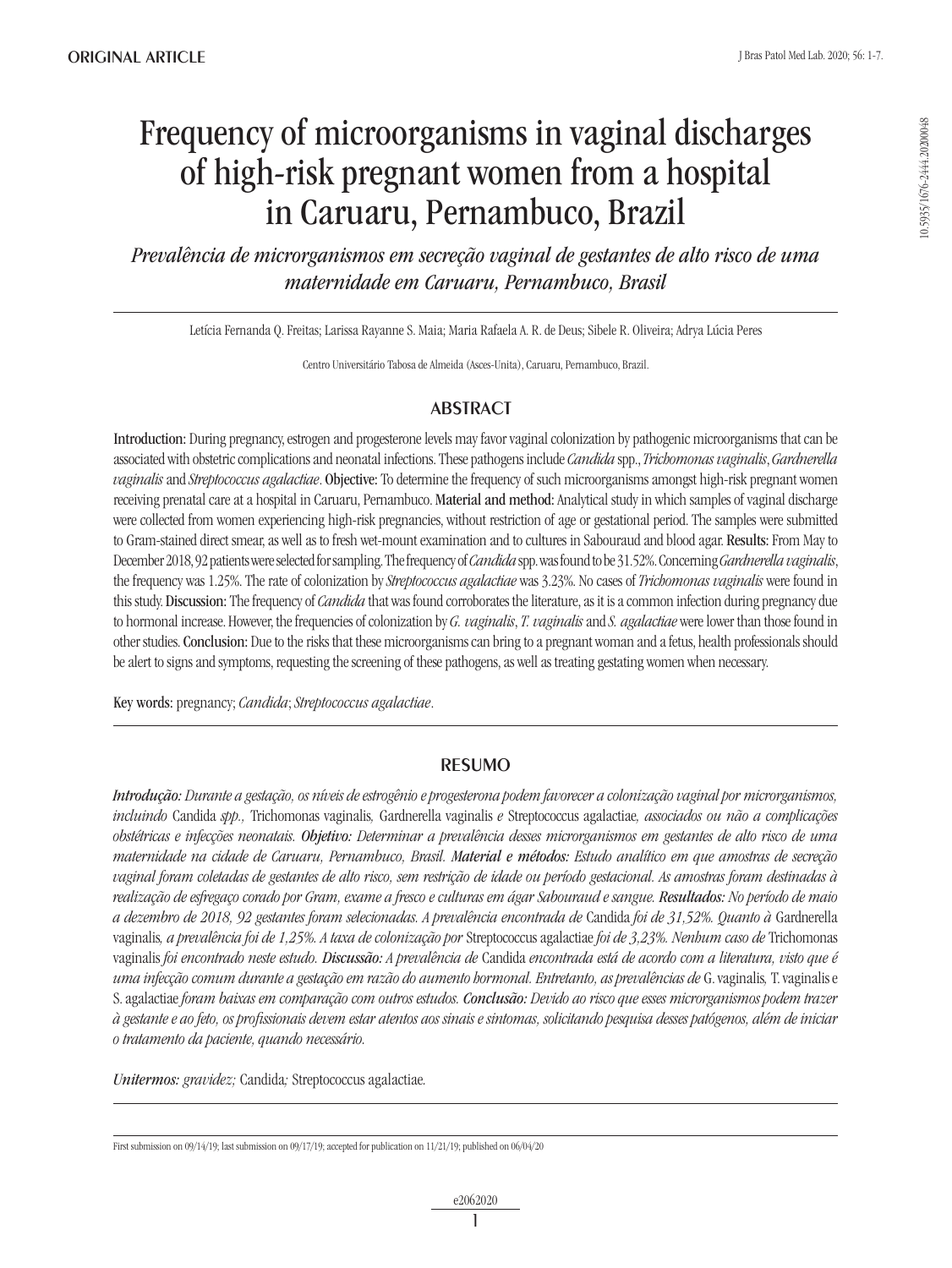## **RESUMEN**

*Introducción: Durante el embarazo, los niveles de estrógeno y progesterona pueden favorecer la colonización vaginal por microorganismos, incluyendo* Candida *spp.,* Trichomonas vaginalis*,* Gardnerella vaginalis *y* Streptococcus agalactiae*, asociados o no a complicaciones obstétricas e infecciones neonatales. Objetivo: Estimar la prevalencia de eses microorganismos en mujeres embarazadas de alto riesgo de una maternidad en la ciudad de Caruaru, Pernambuco, Brasil. Material y métodos: Estudio analítico en el que se tomaron muestras de flujo vaginal de mujeres embarazadas de alto riesgo, sin restricción de edad o edad gestacional. Las muestras iban destinadas a la realización del frotis con tinción de Gram, examen de montaje en fresco y cultivos en agar Sabouraud y sangre. Resultados: En el periodo de mayo a diciembre de 2018, se eligieron 92 mujeres embarazadas. Se encontró una prevalencia de*  Candida *del 31,52%. La prevalencia de* Gardnerella vaginalis *fue del 1,25%. La tasa de colonización por* Streptococcus agalactiae *fue del 3,23%. No se encontró ningún caso de* Trichomonas vaginalis *en este estudio. Discusión: La prevalencia de* Candida *está de acuerdo con la literatura, puesto que es una infección común durante el embarazo debido al aumento hormonal. Sin embargo, las prevalencias de* G. vaginalis*,* T. vaginalis *y* S. agalactiae *fueron bajas en comparación con otros estudios. Conclusión: Debido al riesgo que estos microorganismos representan para la mujer embarazada y el feto, los profesionales deben vigilar los signos y síntomas, solicitando investigación sobre esos patógenos, además de comenzar el tratamiento de la paciente, cuando necesario.*

*Palabras clave: embarazo;* Candida*;* Streptococcus agalactiae*.*

## **INTRODUCTION**

During pregnancy, estrogen and progesterone hormone levels induce changes in the genital tract of women. Those changes favor vaginal colonization by pathogenic microorganisms. Vaginitis is common during pregnancy, being associated with adverse perinatal outcomes, such as premature rupture of membranes and preterm delivery<sup>(1)</sup>. It is normally detected by the presence of odorless or abnormal smelling vaginal discharge<sup>(2)</sup>.

Vulvovaginal candidiasis (VVC) is an infection that affects more than 75% of women at least once in a lifetime, causing symptoms such as pruritus, dyspareunia and whitish curdy discharge. The *Candida albicans* species is responsible for around 80%-90% of the cases and proliferates in acidic environments, as in decreased vaginal  $pH^{(2, 3)}$ . Pregnancy is considered a risk factor for VVC, because the high estrogen and progesterone levels facilitate adherence and multiplication of the yeast and predispose pregnant women to primary candidiasis and recurrences $(4)$ . Other risk factors are diabetes, immunosuppression, and the use of antibiotics<sup>(5)</sup>. In the latest years, studies verified that colonization by *Candida* spp. in early pregnancy is associated with increased risk of preterm delivery and low birth weight $(6, 7)$ . For treatment of VVC in pregnant women, topical nystatin is recommended. The use of systemic antifungal agents is contraindicated, especially in the first trimester of pregnancy $(2)$ .

Other causes of vaginitis also associated with adverse perinatal outcomes are trichomoniasis and bacterial vaginosis (BV). Trichomoniasis, caused by the protozoa *Trichomonas vaginalis*, appears as an asymptomatic infection in 10%-50% of the cases; common symptoms are yellow or green foul-smelling vaginal discharge, pruritus, dysuria, and abdominal pain. There is evidence of association between infection by this microorganism during pregnancy and premature delivery and low birth weight<sup>(8,9)</sup>. Infection by *T. vaginalis* was also associated with postpartum maternal sepsis<sup>(10)</sup>. Trichomoniasis during pregnancy can be treated with a single 2-g dose of oral metronidazole<sup>(2)</sup>.

BV is characterized by increase in vaginal pH, reduction in normal microbiota, and overgrowth of anaerobic bacteria, particularly *Gardnerella vaginalis*. The main feature of this infection is the presence of a discharge with foul odor similar to "rotten fish", of variable color. This infection has been associated with preterm delivery, premature rupture of membranes, and postpartum endometritis<sup>(2, 11)</sup>. Larsson *et al.* (2016)<sup>(12)</sup> demonstrated that, even after treatment with clindamycin, pregnant women with prior diagnosis of BV had higher risk of spontaneous preterm delivery than pregnant women with normal microbiota<sup>(12)</sup>.

Group B streptococcus (GBS), or *Streptococcus agalactiae*, is a major causing agent of gestational complications and neonatal infections. The gastrointestinal tract is a natural reservoir for GBS, which can colonize the vagina asymptomatically. Neonates born to colonized mothers can develop sepsis, pneumonia, and meningitis<sup>(13)</sup>. After the onset of labor and rupture of membranes, GBS can invade the amniotic fluid, although the microorganism also goes through intact membranes. Thus, fetal aspiration of GBS can lead to bacteremia. The bacterium can also be acquired during passage through the birth canal<sup> $(14)$ </sup>.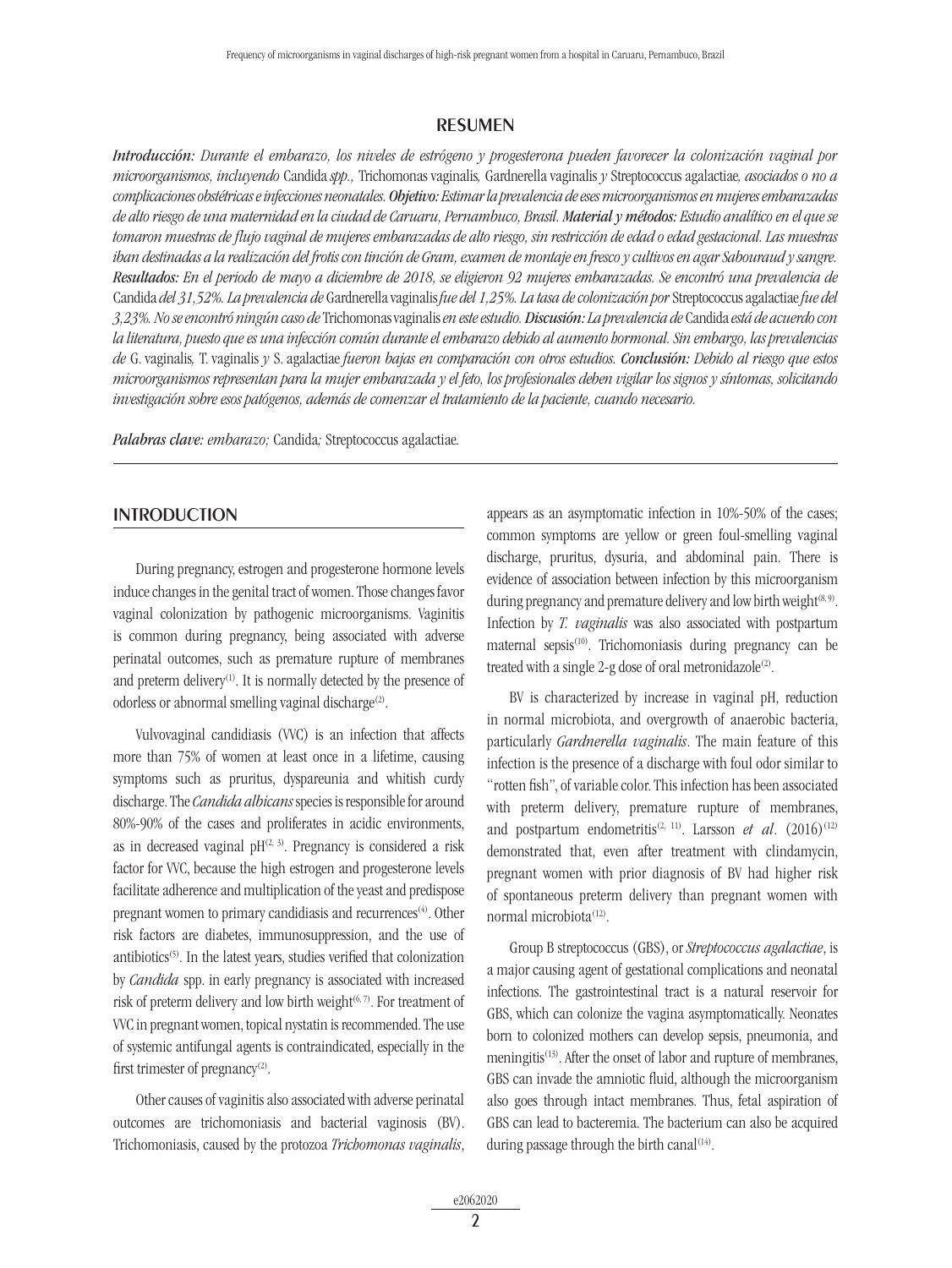According to the guidelines for prevention of perinatal GBS disease, issued by the Centers for Disease Control and Prevention (CDC), universal screening is recommended for pregnant women between the  $35<sup>th</sup>$  and the  $37<sup>th</sup>$  gestational weeks. GBS-colonized women must be given antibiotics during labor, and penicillin G crystalline is the drug of choice(13-15). In Brazil, no consensus exists about prophylactic measures to reduce the incidence of neonatal GBS infection, so that GBS investigation is not part of the protocol of antenatal care proposed by the Ministry of Health<sup> $(16)$ </sup>.

#### **OBJECTIVES**

Determine the prevalence of microorganisms in the vaginal discharge of high-risk pregnant women receiving prenatal care at a reference hospital in the municipality of Caruaru, Pernambuco, Brazil.

## Material and method

#### Study design and population

Analytical cross-sectional study, in which all women seen at the study period were included, following inclusion and exclusion criteria. Collections were carried out from May to December 2018. Inclusion criterion: being a high-risk pregnant woman under prenatal care at a hospital in the city of Caruaru, with no restriction of age or gestational period. Exclusion criteria: pregnant women suffering any clinical condition that impaired collection, such as miscarriage or bleeding risk, or that did not accept to have samples collected.

#### Data collection

The patients answered a questionnaire, prior to collection, in which it was possible to evaluate the following variables: age, marital status, level of schooling, income, occupation, race, origin (urban or rural area), presence of diseases, occurrence of miscarriage or preterm delivery in previous pregnancies, presence of discharge, pruritus, and dyspareunia.

#### Collection of vaginal and rectal specimens

Samples of vaginal and rectal discharge were collected using sterile swabs. Firstly, four vaginal swabs were collected from the distal third of the vagina and, later, a rectal swab. The first vaginal swab sample was used for smear preparation over a microscope slide for later staining with the Gram method. The second swab was placed into a tube containing 1-ml normal saline for fresh wet-mount examination. The third and fourth swabs were seeded onto Petri dishes containing Sabouraud dextrose agar 4% (Merck, Darmstadt, Germany) and sheep blood agar 5%, respectively. The rectal swab was also seeded onto a blood agar plate. After collection, the samples were transported up to the microbiology laboratory of Centro Universitário Tabosa de Almeida (Asces-Unita) to be analyzed.

#### Sample processing

The heat-fixed Gram-stained slides were microscopically visualized for detection of clue cells, characteristic of the infection by *Gardnerella vaginalis*. For the investigation of *Trichomonas vaginalis* and yeasts, a drop of the saline containing the discharge was deposited on the slide and looked under on a microscope. The plates containing Sabouraud agar and blood agar were kept in an incubator at 37°C for 24 hours.

In the plates where there was bacterial growth, colony morphology was observed. With the colonies suggestive of *Candida* spp. (white/beige, presenting creamy texture), Gramstained smears were prepared to confirm the presence of oval yeast-like structures of purple color.

With the colonies suggestive of *Streptococcus agalactiae* (small, grayish and beta-hemolytic), streaking was done over a new blood agar plate, to obtain pure culture. For final identification of the possible bacterium, the Christie, Atkins and Munch-Petersen (CAMP) test was conducted. For each GBS isolated found, the profile of susceptibility to antimicrobials was determined as recommended by the manual of the Clinical and Laboratory Standards Institute (CLSI) 2018<sup>(17)</sup>. The test was carried out on blood agar; the following antibiotic discs were used: ampicillin (10 µg), cefepime (30 µg), vancomycin (30 µg), erythromycin (15 µg), clindamycin (2 µg), chloramphenicol (30 µg), tetracycline (30 µg) and azithromycin (15 µg).

#### Data analysis

Data, obtained from the questionnaire answers and laboratory results, were entered into an Excel spreadsheet (version 1810), to analyze prevalence and profile of pregnant women. In order to identify associations between clinical variables and laboratory results, Fisher exact test was used, with significance level of 0.05.

#### Ethics

This study was approved by the Research Ethics Committee of Asces-Unita, under no. 2.432.879. The pregnant women were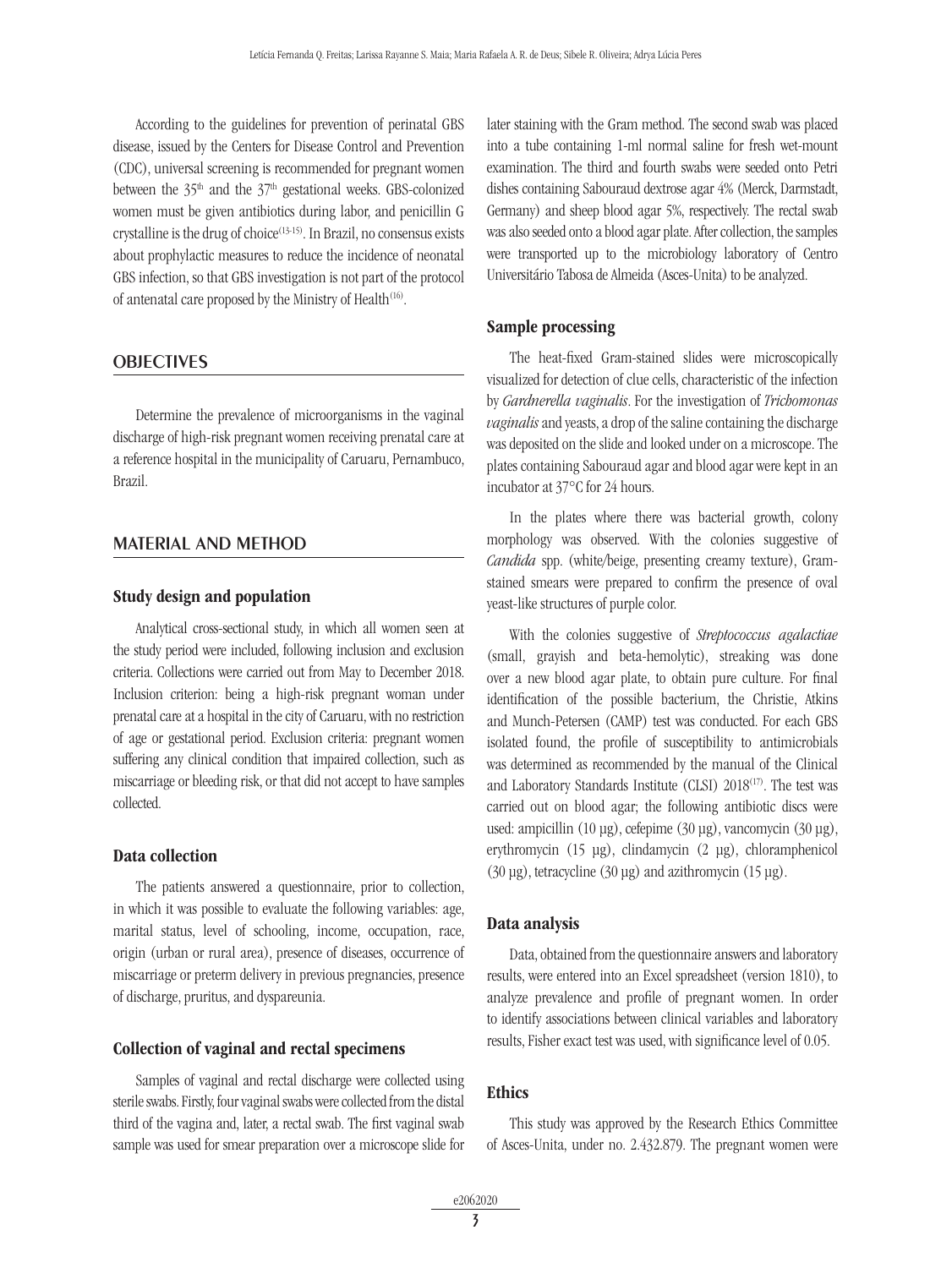duly informed about the procedures and objectives of the research. Those who accepted taking part in the study signed the Free Informed Consent, according to Resolution no. 466/12 of the National Health Council.

## **RESULTS**

## Profile of pregnant women

During the cited period, 92 samples from high-risk pregnant women were obtained. Patients' ages ranged from 13 to 43 years, with an average of 29.3 years. The predominant age group was that of 25-29 years (33.7%). A large group of patients had not completed primary school (38.04%). Common-law marriage was the most prevalent marital status (44.57%), and most women worked just at home (68.48%). The white race was the most frequent (45.65%), as well as the patients from the urban areas (69.57%) (Table 1).

The found prevalence of *Candida* spp. and *Gardnerella vaginalis* was, respectively, 31.52% and 1.25%. The rate of colonization by GBS was 3.23%. No case of *Trichomonas vaginalis* was found in this study.

Forty-seven patients were in the second trimester of pregnancy (51.09%). The largest number of cases colonized by *Candida* spp. (13) occurred in the gestational period. Among the 29 patients with positive culture for *Candida* spp., three (10.35%) were diabetics, one (3.45%) reported preterm delivery in previous pregnancies, and eight (27.59%) had miscarriage. About the presence of symptoms suggestive of VVC, 18 women (62.07%) reported at least one of the symptoms. Vaginal discharge was reported by 13 (44.83%); genital pruritus, by eight (27.59%); dyspareunia, by seven (24.14%). None of those variables had statistically significant association with the presence of *Candida* spp. in the culture, because they presented value of  $p > 0.05$ .

The patient who had a result compatible with *Gardnerella vaginalis* was in the second trimester of gestation and reported a case of miscarriage; however, she did not present symptoms suggestive of BV.

Regarding the detected cases of GBS colonization, patients presented positivity just in vaginal culture. About the gestational period, a pregnant woman was in the 18th week and another, in the 29th week. One of the GBS isolates presented susceptibility just to vancomycin and chloramphenicol, being resistant to all the other tested antibiotics, including ampicillin. The other GBS isolate showed resistance to clindamycin, cefepime and tetracycline (Table 2).

| Variable             |                                 | n  | $\frac{0}{0}$ |
|----------------------|---------------------------------|----|---------------|
| Age group (in years) | < 20                            | 4  | 4.35          |
|                      | $20 - 24$                       | 17 | 18.48         |
|                      | 25-29                           | 31 | 33.7          |
|                      | $30 - 34$                       | 19 | 20.65         |
|                      | 35 or older                     | 21 | 22.83         |
| Schooling            | Complete elementary school      | 8  | 8.7           |
|                      | Incomplete elementary school    | 35 | 38.04         |
|                      | Complete high school            | 32 | 34.78         |
|                      | Incomplete high school          | 8  | 8.7           |
|                      | Complete undergraduate course   | 8  | 8.7           |
|                      | Incomplete undergraduate course | 1  | 1.09          |
| Marital status       | Married                         | 36 | 39.13         |
|                      | Divorced                        | 1  | 1.09          |
|                      | Single                          | 14 | 15.22         |
|                      | Common-law marriage             | 41 | 44.57         |
| Occupation           | Self-employed                   | 1  | 1.09          |
|                      | Housewife                       | 63 | 68.48         |
|                      | Civil servant                   | 16 | 17.39         |
|                      | Private employee                | 12 | 13.04         |
| Race                 | White                           | 42 | 45.65         |
|                      | Black                           | 13 | 14.13         |
|                      | Brown                           | 37 | 40.22         |
| Origin               | Rural                           | 28 | 30.43         |
|                      | Urban                           | 64 | 69.57         |
| Total                |                                 | 92 | 100           |
|                      |                                 |    |               |

| TABLE 2 - Antimicrobial susceptibility profile of GBS isolates |                  |             |  |
|----------------------------------------------------------------|------------------|-------------|--|
| Antibiotic                                                     | Strain I         | Strain II   |  |
| Ampicillin                                                     | Resistant        | Susceptible |  |
| Cefepime                                                       | <b>Resistant</b> | Resistant   |  |
| Vancomycin                                                     | Susceptible      | Susceptible |  |
| Erythromycin                                                   | <b>Resistant</b> | Susceptible |  |
| Clindamycin                                                    | <b>Resistant</b> | Resistant   |  |
| Chloramphenicol                                                | Susceptible      | Susceptible |  |
| Tetracycline                                                   | <b>Resistant</b> | Resistant   |  |
| Azithromycin                                                   | Resistant        | Susceptible |  |

*GBS: Group B streptococcus.*

#### **DISCUSSION**

## *Candida* spp.

In the present study, the most prevalent microorganism in vaginal discharge samples of pregnant women was *Candida* spp., with a prevalence rate of 31.52%.

The VVC epidemiology varies a lot from region to region, depending on the population profile. Climate also interferes with the prevalence of this microorganism, as candidiasis is the most

TABLE  $1 -$  Sociodemographic profile of pregnant women seen at a maternity hospital in the municipality of Caruaru  $(n = 92)$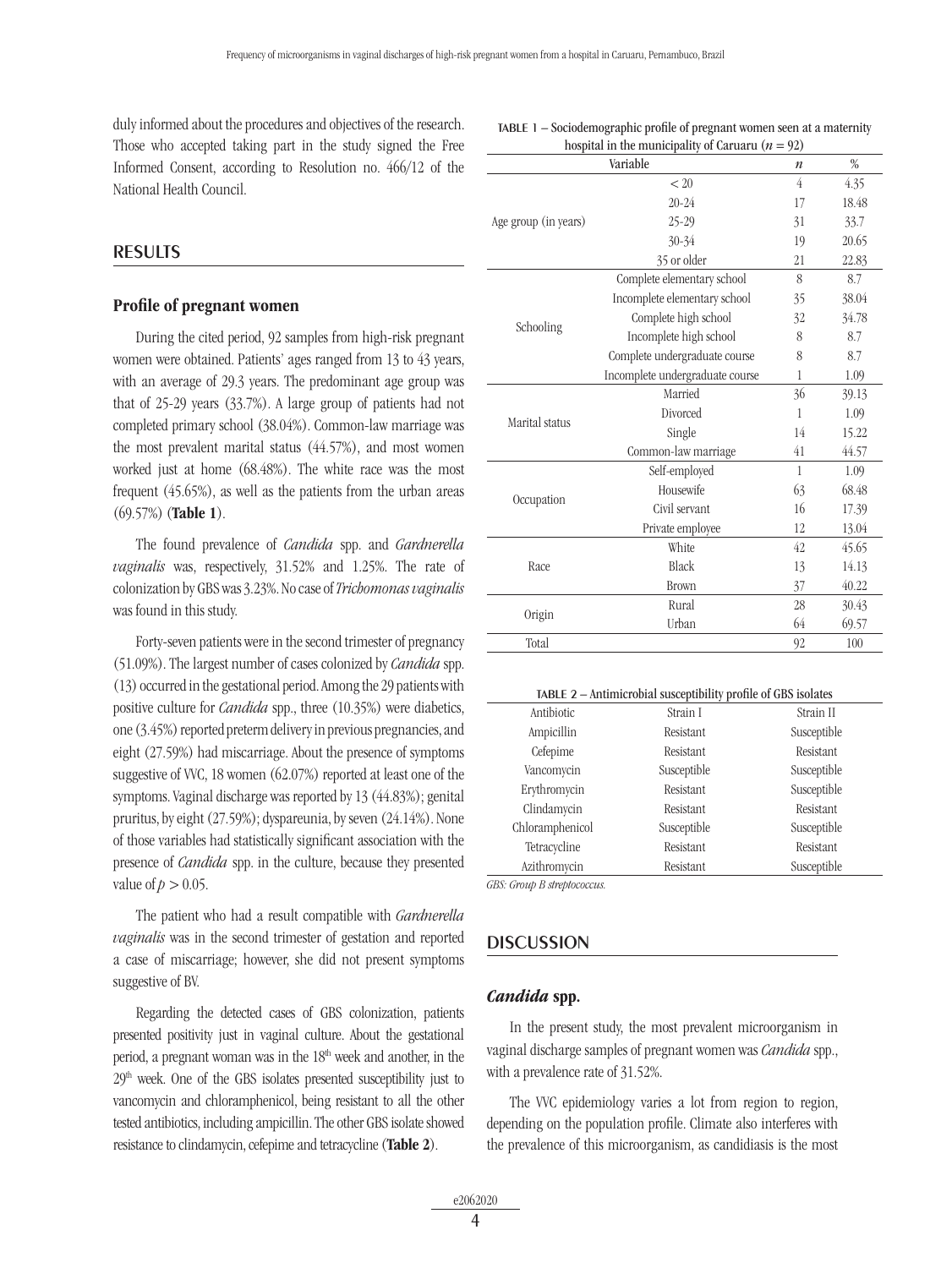common type of vulvovaginitis in tropical countries<sup>(18, 19)</sup>. The results found in this study are close to those obtained by Bonfanti and Goncalves  $(2010)^{(20)}$ , who discovered a prevalence of 33.75% during analysis of cytopathological reports of pregnant women from Rio Grande do Sul, Brazil. Lower rates were found in Argentina (28%)<sup>(21)</sup>, United Kingdom (12.5%)<sup>(22)</sup>, Malaysia  $(17.2\%)^{(23)}$ , Nigeria  $(25\%)^{(24)}$  and India  $(4.13\%)^{(1)}$ .

Pregnancy is considered a risk factor for VVC, given the hormone alterations and the increased deposit of glycogen and other substrates in the vagina during that period<sup> $(25, 26)$ </sup>. In many cases, the infection is asymptomatic, being called colonization<sup> $(27)$ </sup>. In the present study, 62.07% of the women with positive culture for *Candida* spp. presented at least one of the symptoms suggestive of VVC, while 37.93% were asymptomatic. Another important risk factor for candidiasis is a situation of hyperglycemia, when excessive glycogen facilitates the establishment of the microorganism<sup> $(25)$ </sup>. In this study, seven patients were diabetics and among them, three presented positive cultures for *Candida* spp.

Some authors, such as Olowe *et al.* (2014)<sup>(5)</sup> and Sangaré *et al.* (2017)<sup>(27)</sup>, stated that the incidence of candidiasis increases with gestational age. There are divergences in the literature, however. In the study conducted by Masri *et al.* (2015)<sup>(23)</sup>, pregnant women in the first and second trimesters of gestation had higher risk of acquiring candidiasis than those in the third trimester. Parveen *et al.* (2008)<sup>(28)</sup> and Brandão (2017)<sup>(3)</sup>, in their turn, did not find association between gestational period and VVC. In this study, the highest prevalence of *Candida* spp. colonization occurred in the second trimester of pregnancy. Kanagal *et al.* (2014)<sup>(29)</sup> also found higher prevalence of *Candida* spp. in the second trimester.

#### *Gardnerella vaginalis*

A case of BV was found in this study, what corresponds to a rate of 1.25% – low, compared to the literature. Akinbiyi *et al.* (2008)<sup>(22)</sup> also found a low prevalence (3.54%) among asymptomatic pregnant women in the United Kingdom. Rao and Chandini  $(2017)^{(11)}$ found a rate of 19.2% among pregnant women of a hospital in India, without statistically significant association with gestational period. In Nigeria, Olowe *et al.*  $(2014)^{(5)}$  found a prevalence of 38%, associated with recent use of antibiotics. In the study by Monteiro *et al.*  $(2017)^{(30)}$ , the found prevalence of BV was 19% among pregnant women treated at a maternity hospital in the city of Natal, Rio Grande do Norte, Brazil<sup>(30)</sup>.

## GBS

It is estimated that 10%-30% of pregnant women globally are colonized asymptomatically by GBS<sup>(14)</sup>. This prevalence varies a lot

among studies due to several factors, such as characteristics of the studied population, collection method and laboratory tests.

In this study, the prevalence of GBS colonization was 3.23%, a percentage close to the work conducted by Shirazi *et al*. (2014), which verified prevalence of 4.8%(31). A lower prevalence was found by Sharmila *et al.*  $(2014)^{(32)} - 2.3\%$  among Indian pregnant women who were in the  $35<sup>th</sup>-37<sup>th</sup>$  weeks of gestation. A factor that might have contributed to this result is the high number of pregnant women that underwent recent treatment for urinary tract infections, what led to decolonization upon collection time $(13)$ .

In Brazil, the prevalence of GBS colonization among pregnant women varies widely according to the region. Dias  $(2014)^{(33)}$ found a 13.95% rate in pregnant women in Cuiabá, Mato Grosso. In Niterói, Rio de Janeiro, a  $6.1\%$  prevalence was found<sup>(34)</sup>. Nunes *et al.* (2015)<sup>(35)</sup> analyzed 1,425 records of pregnant women treated in Florianópolis who underwent GBS investigation; 16.5% were colonized. In the study by Senger *et al.* (2016)<sup>(36)</sup>, 22.5% of the pregnant women were colonized, in the municipality of Santo Ângelo, Rio Grande do Sul<sup>(36)</sup>. Another study, also in Rio Grande do Sul, demonstrated a rate of 8.8%<sup>(37)</sup>.

Penicillin is the drug of choice for intrapartum antibiotic prophylaxis of neonatal infection. Ampicillin can be used as an alternative. Allergic patients are suggested to undergo susceptibility tests to clindamycin and erythromycin, antibiotics that can also be used. In case of resistance, vancomycin is recommended<sup>(13-15)</sup>.

## **CONCLUSION**

*Candida* spp. was the most prevalent microorganism in the samples from vaginal discharge of high-risk pregnant women. As several studies point the association of this microorganism (although common during pregnancy) with preterm deliveries and low birth weight, it is important to confirm the agent and provide the treatment, because the picture may be asymptomatic. Low prevalence of *Gardnerella vaginalis*, *Trichomonas vaginalis* and *Streptococcus agalactiae* was found. All these microorganisms deserve attention by health professionals because of the possible risk they pose to pregnant women and fetuses.

#### Acknowledgements

The authors thank Hospital Jesus Nazareno for the availability of the service, and Asces-Unita for the support in infrastructure and inputs.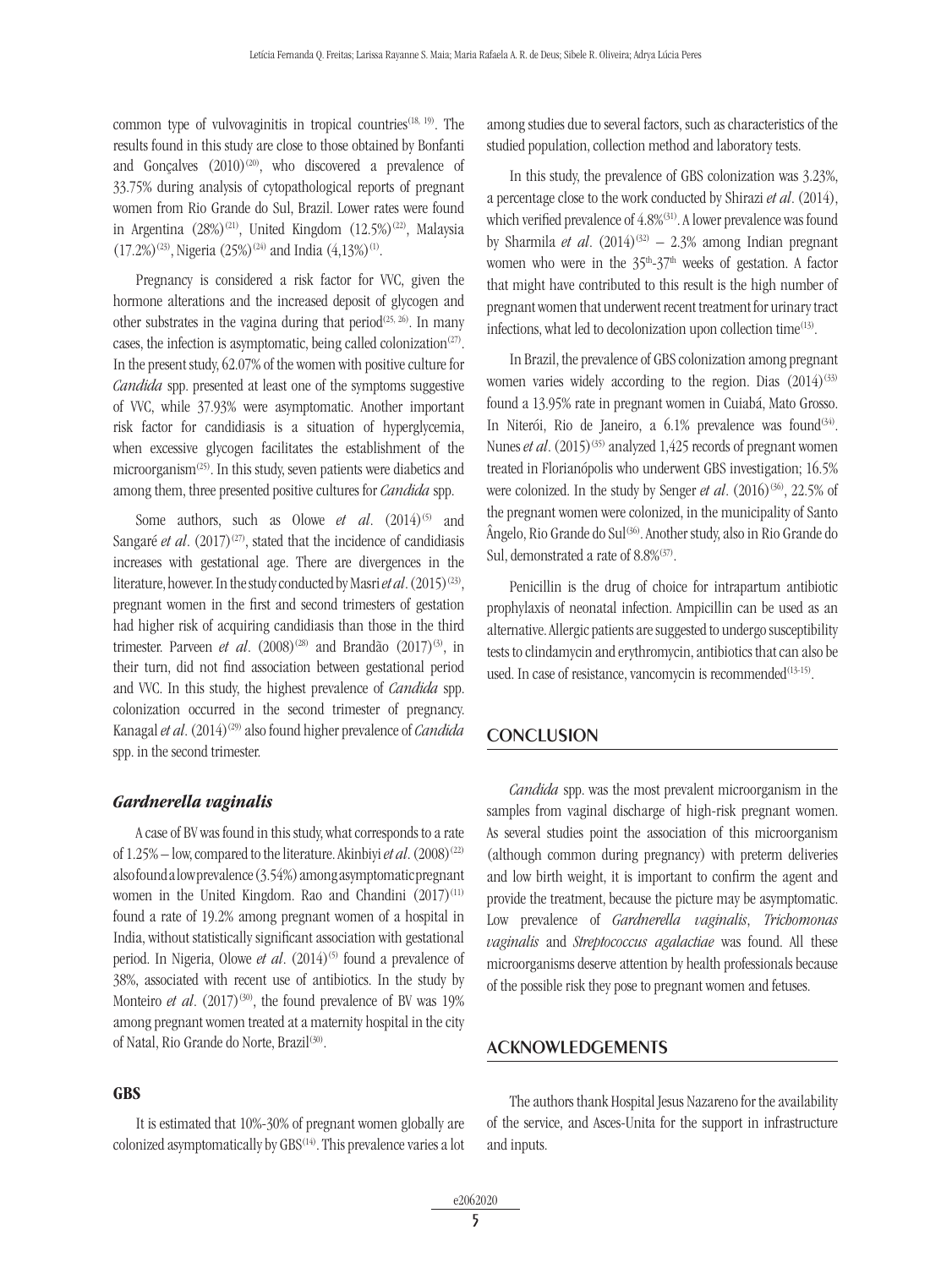## **REFERENCES**

1. Rathod S, Vijayalakshmi S. Prevalence of vaginitis during pregnancy and its feto maternal outcome in the rural setup. Int J Reprod Contracept Obstet Gynecol. 2016 Jun; 5(6): 1823-6.

2. Vasconcelos CNE, Silva NNP, Batista PN, Kalil JH. Estudo comparativo entre terapia oral e local no tratamento de corrimentos vaginais: candidíase, tricomoníase e vaginose bacteriana. Braz J Surg Clin Res. 2016; 15(1): 123-8.

3. Brandão LDS. Prevalência e susceptibilidade antifúngica de Candida spp. implicada na candidíase vulvovaginal em gestantes. 2017. [dissertation]. Centro de Biociências, Universidade Federal do Rio Grande do Norte; 2017.

4. Aguin TJ, Sobel JD. Vulvovaginal candidiasis in pregnancy. Curr Infect Dis Rep. 2015 Jun; 17(6): 462.

5. Olowe AO, Makanjuola OB, Olowe R, Adekanle DA. Prevalence of vulvovaginal candidiasis, trichomoniasis and bacterial vaginosis among pregnant women receiving antenatal care in Southwestern Nigeria. Eur J Microbiol Immunol. 2014 Dec; 4(4): 193-7.

6. Farr A, Kiss H, Holzer I, Husslein P, Hagmann M, Petricevic L. Effect of asymptomatic vaginal colonization with Candida albicans on pregnancy outcome. Acta Obstet Gynecol Scand. 2015 Sep; 94(9): 989-96.

7. Holzer I, Farr A, Kiss H, Hagmann M, Petricevic L. The colonization with Candida species is more harmful in the second trimester of pregnancy. Arch Gynecol Obstet. 2017 Apr; 295(4): 891-5.

8. Sherrard J, Ison C, Moody J, Wainwright E, Wilson J, Sullivan A. United Kingdom National Guidelines on the Management of Trichomonas vaginalis. Int J STD AIDS. 2014 Jul; 25(8): 541-9.

9. Silver BJ, Guy RJ, Kaldor JM, Jamil MS, Rumbold AR. Trichomonas vaginalis as a cause of perinatal morbidity: a systematic review and metaanalysis. Sex Transm Dis. 2014 Jun; 41(6): 369-76.

10. Sebitloane HM, Moodley J, Esterhuizen TM. Pathogenic lower genital tract organisms in HIV-infected and uninfected women, and their association with postpartum infectious morbidity. S Afr Med J. 2011; 101: 466-9.

11. Rao JVN, Chandini J. The association of bacterial vaginosis with adverse pregnancy outcome. J Evid Based Med Healthc. 2017 Jun; 4(50): 3040-2.

12. Larsson PG, Poutakidis G, Adolfsson A, Charonis G, Bauer P, Ekström L. Treatment of bacterial vaginosis in early pregnancy and its effect on spontaneous preterm delivery and preterm premature rupture of membranes. Clin Microbiol. 2016 Sep; 5(5).

13. Schrag S, Gorwitz R, Fultz-Butts K, Schuchat A. Prevention of perinatal group B streptococcal disease. Revised guidelines from CDC. MMWR Recomm Rep. 2002; 51(RR-11): 1-22.

14. Verani JR, McGee L, Schrag SJ. Prevention of perinatal group B streptococcal disease: revised guidelines from CDC, 2010. MMWR Recomm Rep. 2010; 59(RR-10): 1-32.

15. Centers for Disease Control and Prevention. Prevention of perinatal group B streptococcal disease: a public health perspective. MMWR Recomm Rep. 1996; 45(RR-7): 1-24.

16. Brasil. Ministério da Saúde. Secretaria de Atenção à Saúde. Departamento de Atenção Básica. Atenção ao pré-natal de baixo risco. Brasília: Ministério da Saúde; 2012.

17. CLSI. Performance standards for antimicrobial susceptibility testing. 28th ed. CLSI supplement M100. Wayne, PA: Clinical and Laboratory Standards Institute; 2018.

18. Gandhi TN, Patel MG, Jain MR. Prospective study of vaginal discharge and prevalence of vulvovaginal candidiasis in a tertiary care hospital. Int J Cur Res Rev. 2015 Jan; 7(1): 34-8.

19. Nunes RD, França CO, Traebert JL. Prevalência de vulvovaginites na gestação e sua associação com complicações perinatais. Arq Catarin Med. 2018; 47(1): 121-32.

20. Bonfanti G, Gonçalves TL. Prevalência de Gardnerella vaginalis, Candida spp. e Trichomonas vaginalis em exames citopatológicos de gestantes atendidas no Hospital Universitário de Santa Maria-RS. Revista Saúde (Santa Maria). 2010 Jan-Jun; 36(1): 37-46.

21. Heredia MG, García SD, Coppolillo EF, et al. Prevalencia de candidiasis vaginal en embarazadas. Identificación de levaduras y sensibilidad a los antifúngicos. Rev Argentina Microbiologia. 2006; 38(1): 9-12.

22. Akinbiyi AA, Watson R, Feyi-Waboso P. Prevalence of Candida albicans and bacterial vaginosis in asymptomatic pregnant women in South Yorkshire, United Kingdom. Outcome of a prospective study. Arch Gynecol Obstet. 2008 Nov; 278(5): 463-6.

23. Masri SN, Noor SM, Nor LAM, Osman M, Rahman MM. Candida isolates from pregnant women and their antifungal susceptibility in a Malaysian tertiary-care hospital. Pak J Med Sci. 2015; 31(3): 658-61.

24. Nurat AA, Ola BG, Olushola SM, Mikhail TA, Ayodeji AS. Detection and epidemiology of vulvovaginal candidiasis among asymptomatic pregnant women attending a tertiary hospital in Ogbomoso, Nigeria. IJBR. 2015; 6(7): 518-23.

25. Ziarrusta GB. Vulvovaginitis candidiásica. Rev Iberoam Micol. 2002; 19: 22-4.

26. Hay P, Czeizel AE. Asymptomatic trichomonas and candida colonization and pregnancy outcome. Best Pract Res Clin Obstet Gynaecol. 2007 Jun; 21(3): 403-9.

27. Sangaré I, Sirima C, Bamba S, et al. Prevalence of vulvovaginal candidiasis in pregnancy at three health centers in Burkina Faso. J Mycol Med. 2018; 28(1): 186-92.

28. Parveen N, Munir AA, Din I, Majeed R. Frequency of vaginal candidiasis in pregnant women attending routine antenatal clinic. J Coll Physicians Surg Pak. 2008 Mar; 18(3): 154-7.

29. Kanagal DV, Vineeth VK, Kundapur R, Shetty H, Rajesh A. Prevalence of vaginal candidiasis in pregnancy among Coastal South Indian women. J Womens Health, Issues Care. 2014; 3(6).

30. Monteiro MN, Cobucci RNO, Queiroz J, et al. Correlation between bacterial vaginosis and adverse obstetric outcomes in Brazilian women. DST – J Bras Doenças Sex Transm. 2017; 29(3): 101-5.

31. Shirazi M, Abbariki E, Hafizi A, Shahbazi F, Bandari M, Dastgerdy E. The prevalence of group B streptococcus colonization in Iranian pregnant women and its subsequente outcome. Int J Fertil Steril. 2014; 7(4): 267-70.

32. Sharmila V, Joseph NM, Babu TA, Chaturvedula L, Sistla S. Genital tract group B Streptococcal colonization in pregnant women: a South India perspective. J Infect Dev Ctries. 2011; 5(8): 592-5.